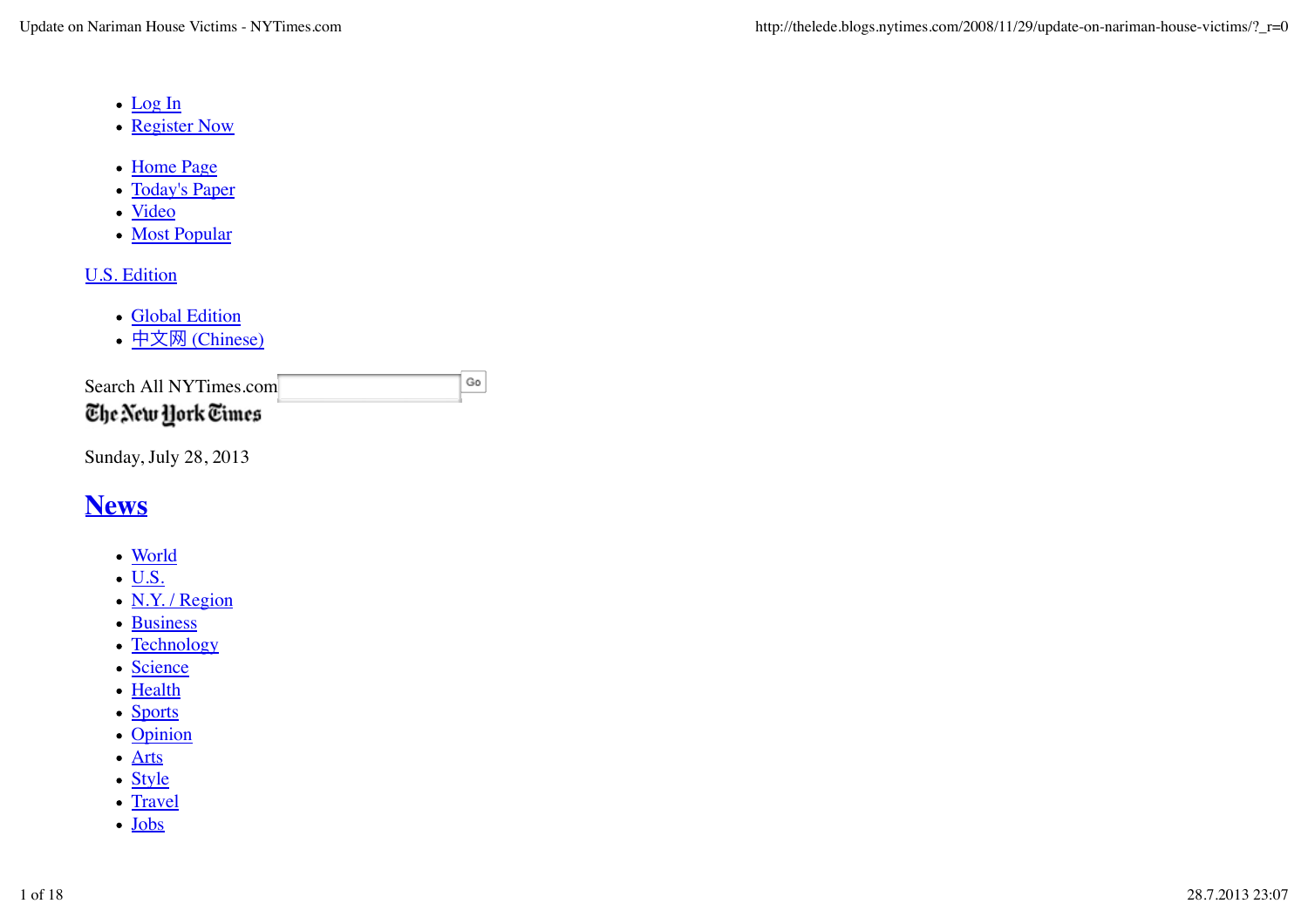- Real Estate
- Autos

Advertise on NYTimes.com



# **The Lede**

**Blogging the News With Robert Mackey** 

November 29, 2008, 7:54 am

# **Update on Nariman House Victims**

# *By HEATHER TIMMONS*

NEW DELHI — Rabbi Gavriel Holtzberg, his wife, Rivka, and six others killed in Nariman House during the Mumbai terrorist attacks may have died as early as Wednesday, people investigating the site said.

The Holtzbergs' nanny, who took the couple's toddler son Moshe from the building soon after the attacks started, told investigators that she saw the rabbi and his wife lying on the floor covered in blood when she left.

At least six, and possibly seven, other victims were killed in the Mumbai headquarters of Jewish group Chabad, people involved in the investigation said. Chabad officials have identified two of the dead as Leibish Teitelbaum, a rabbi from Brooklyn living in Israel, and Bentzion Chroman, an Israeli with dual American citizenship.

The identities and number of the remaining victims were still unknown as of Saturday afternoon. One person who had been in the building said some of the victims' faces were unrecognizable after the attacks. Many of the bodies were found covered in a Jewish prayer shawl.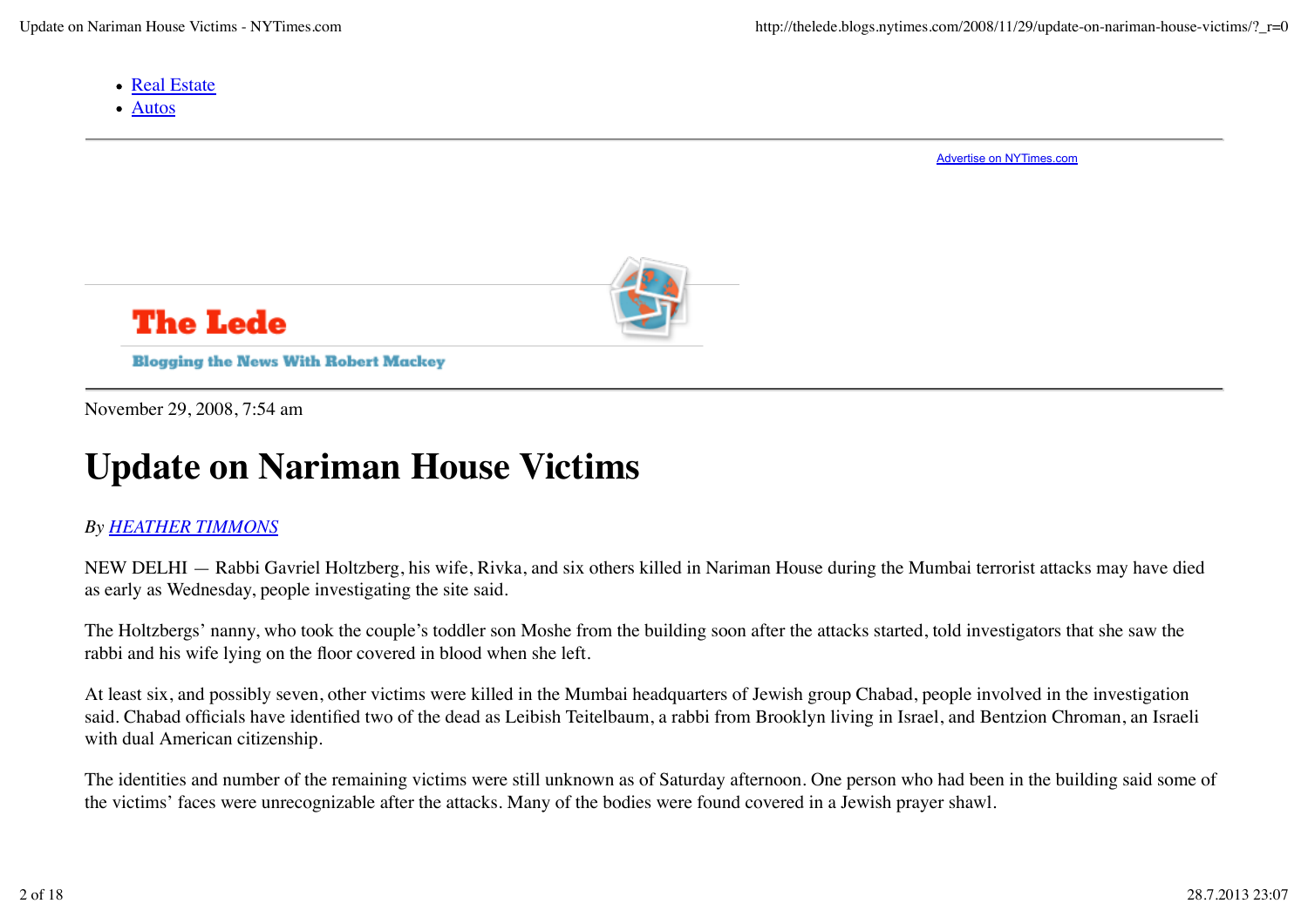Israeli officials praised India's handling of the attacks on Saturday, countering a report that Israeli security experts were unhappy with the Indian response. "We have nothing but the greatest respect" for the Indian security authorities, Mark Sofer, the Israeli ambassador to India, said in a telephone interview. They handled a "extremely complex and difficult situation" in the best way possible, he said.

- Facebook
- Twitter
- Google+
- E-mail
- Share
- Print

News, India, Israel, Mumbai, Terrorism

#### **Related Posts**

**From The Lede**

- **Video Shows Suspected Bomber Before Deadly Attack on Israelis in Bulgaria**
- **Somber Scenes in France and Israel as Shooting Victims Are Eulogized**
- **Indian Reporter Witnessed Attack on Israeli Diplomat's Wife**
- **Angered by Shalit Deal, Israeli Defaces Rabin Memorial**
- **Israeli Columnist Is Fired for Writing That Palestinian Terrorism Is 'Justified'**
- Previous Post Mumbai Attacks, Updates Day 3
- Next Post Mumbai Attacks, the Aftermath

#### **19 Comments**

1. 1. November 29, 2008 12:03 pm Link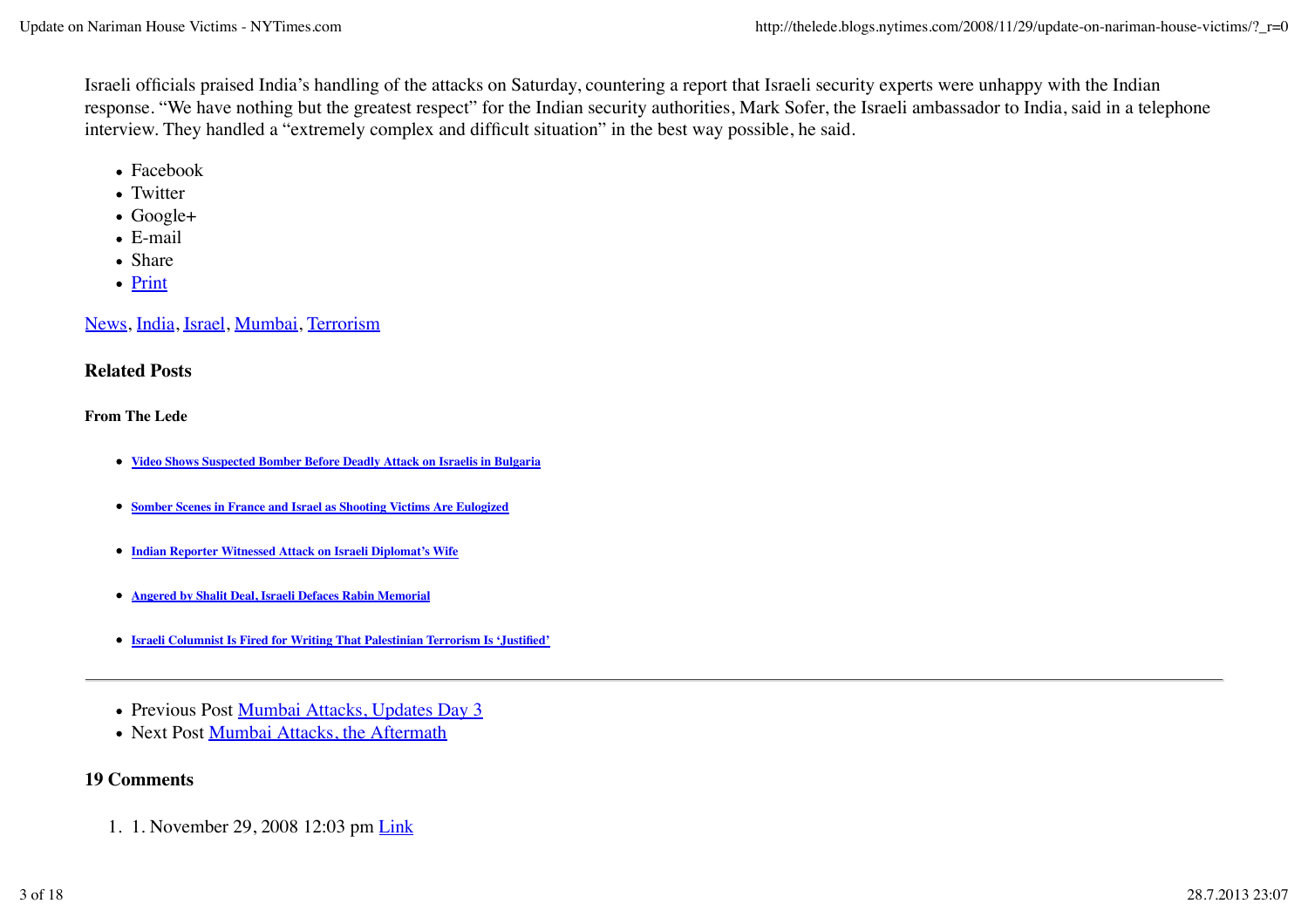Now, perhaps, India will do more to protect places like Nariman House. There's nothing to be done for those who have already been murdered. But maybe now others who might have been injured or killed will have the protection security forces posted on a continuous basis.

*— Abarafi*

2. 2. November 29, 2008 3:48 pm Link

Many were killed and injured in this terrible siege. We must learn that no amount of "protection security forces" can prevent another attack of terrorism anywhere. The only protection is the goodness of the human heart, something we have lost as civilization has become less civil and less tolerant of others.

Only WE can work to end the hatred amongst us. We are failing miserably.

- *Constance*
- 3. 3. November 29, 2008 4:38 pm <u>Link</u>

Abarafi, in fairness to India's incompetence in protecting all ten of the locations, they were unprepared everywhere.

Not simply at the Chabad House.

- *Bush leaves a healthy world state of terrorism as his legacy.*
- 4. 4. November 29, 2008 5:24 pm Link

After reading numerous news reports from multiple sources and watching videos of the terror attacks, the moment for unstoppable tears for me me came when I read news and saw footage of the deaths of Rabbi Holtzberg and his wife Rivka.

Their senseless deaths strike at the very heart of Indian secularism in our unprecedented democracy. I have Jewish friends in Mumbai. The Chabad Lubavitch are most welcome in India and always will be.

I hope the Chabad Lubavitch will continue to add to the richness of the diversity that is unmistakably and inimitably India. India will be poorer if they were to leave.

http://www.EthicalDemocracy.blogspot.com Chithra KarunaKaran

*— Chithra KarunaKaran* 5. 5. November 29, 2008 7:04 pm Link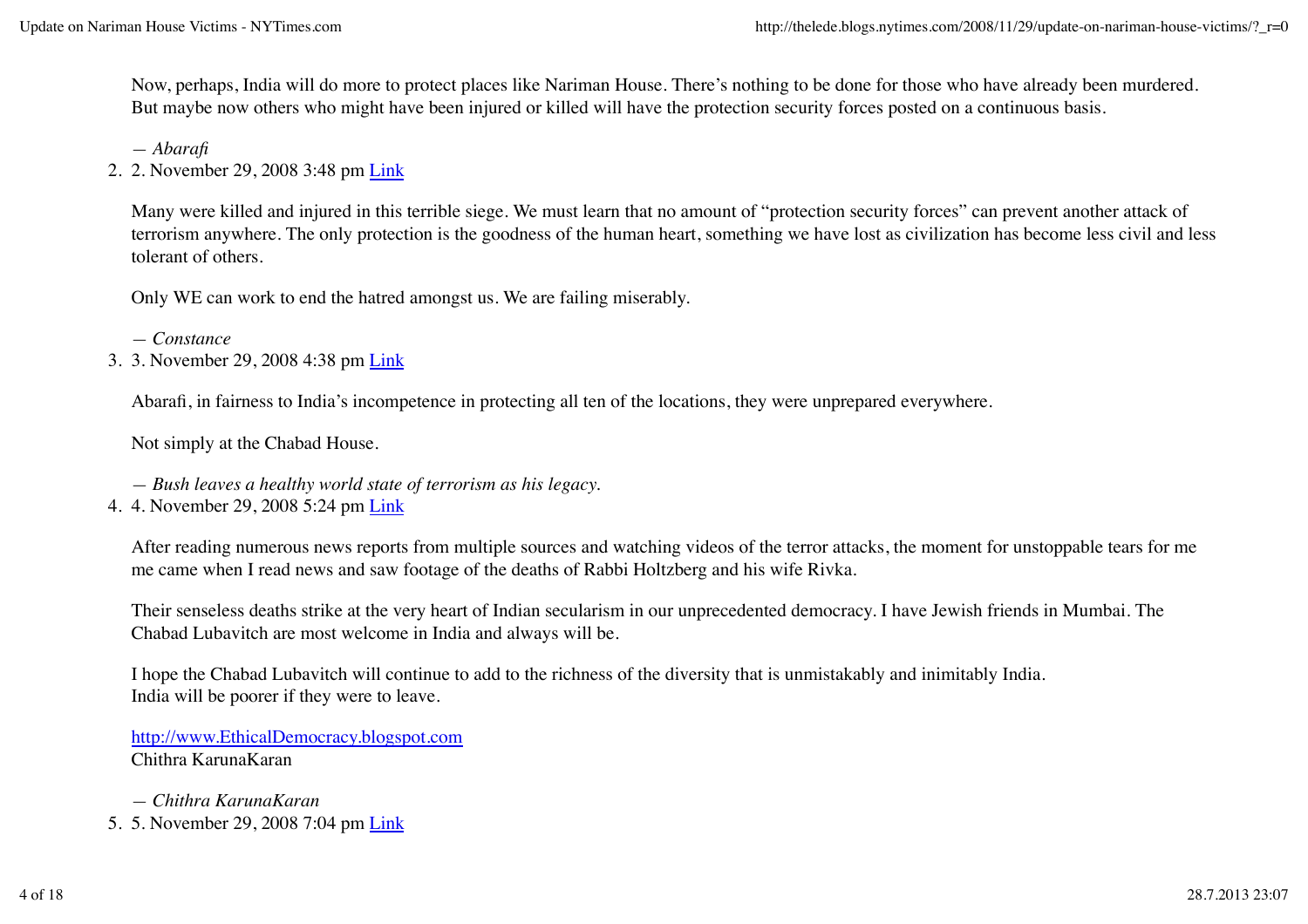I worked for the Obama campaign and I have never been a supporter of Bush or his policies. However, I think some credit should be given to his judgment regarding India. He sensed that India was a stable power in the region and signed a historic nuclear treaty with the country. He has also responded promptly to this attack, offering his help and sympathy and affirming the resilience of India in a statement.

Bush may have been misguided in his strategy, but this tragedy reminds us again of the terrorism he had to confront. It's not an easy issue for anyone to handle and we can't just blame him for the legacy of terrorism. We have to go back further to the earlier policies of the United States, the Cold War and British imperialism.

The best strategy perhaps is to freeze the petro-dollars that finance such operations. Switching to a different source of energy may do more to contain violence than launching war.

*— OrWriter*

6. 6. November 29, 2008 7:55 pm <u>Link</u>

Chabad Lubavitch believes strongly in diversity, and in bringing hospitality to Jews throughout the world. they are great meighbors, and loving friends. They represent some fine Torah qualities, and I am ceratin that they will rebuild, probably before even the hotels.

*— Mike*

7. 7. November 29, 2008 9:05 pm <u>Link</u>

Honestly, I think that this was the stupidest most illogical move made by the terrorists killing Jews and killing foreigners particularly Americans. Once the terrorists did that forget it, they angered two dangerous nations America and Israel. You can act smart and do whatever you want to India, but once they killed Israelis and Americans these terrorists were in very very hot water. Israel and America are very very very strong on terrorism, and are fervent in any terrorist activities. Look at Gitmo and the Patriot Act and wiretapping if you have any doubts.

*— Andrew*

8. 8. November 30, 2008 1:38 am <u>Link</u>

This is a tragic wake up call for Chabad as well as it's host cities abroad. These important centers, staffed by such fine people, need the same protection as El Al or the Isreali consular offices.

*— gll* 9. 9. November 30, 2008 4:34 am <u>Link</u>

The whole world is grieving for the violent murders, mutilations and violations that has been wreaked on the victims in Mumbai. We cry in unison with the families, the friends, the citizens of Mumbai. We pray together in whatever form of religion or form of unaffiliated, caring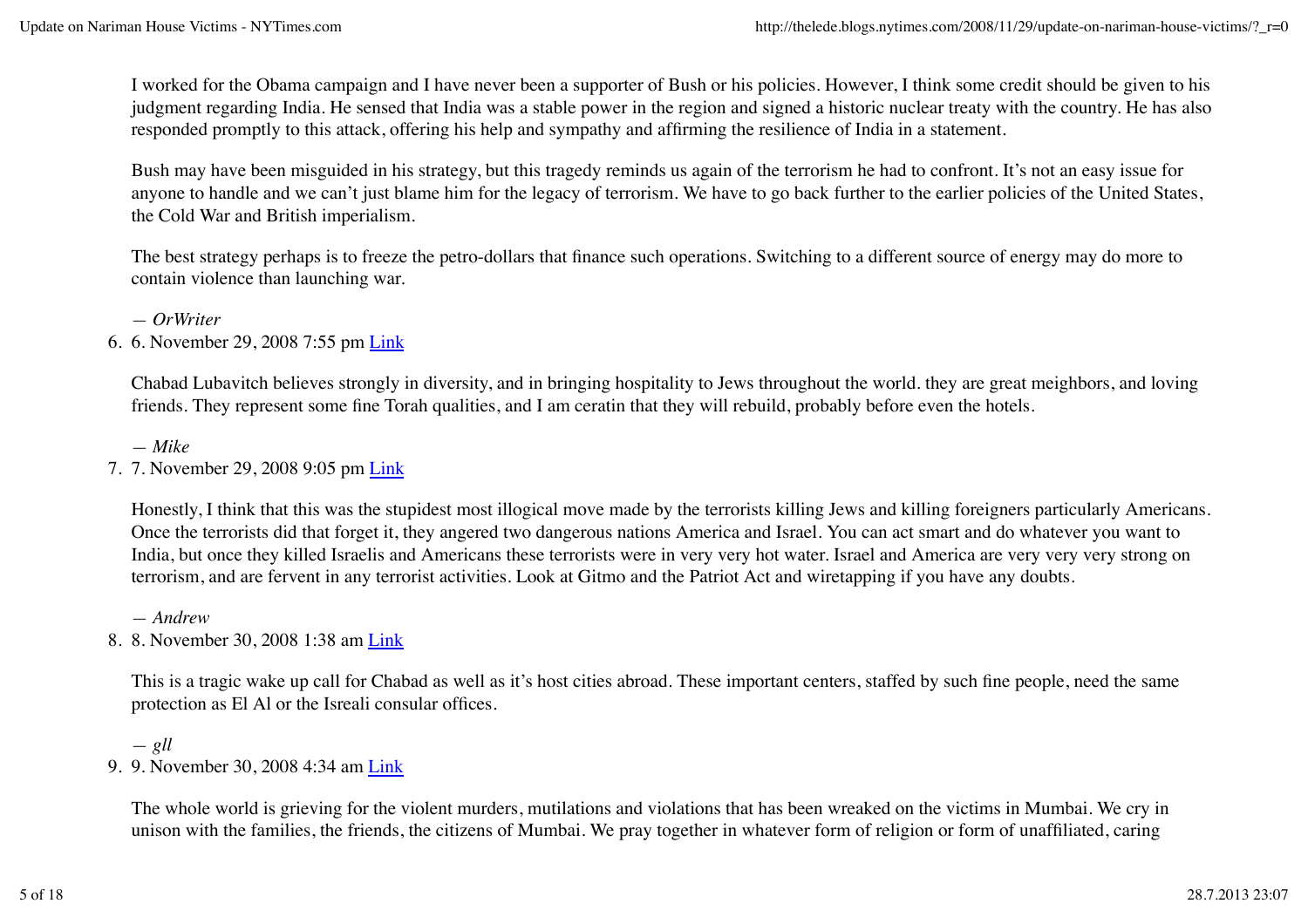thoughts, but we all pray together that from this evil, Love will rise and overcome.

*— Joyce Boll*

10. 10. November 30, 2008 4:51 am Link

I am so haunted by that dear child, Moshe. I thank God he will have no recollection of this horror. To be left crying stained with the blood of his parents? What kind of sick monsters roam this world? I feel enraged and gutted at the same time.

*— Marie*

11. 11. November 30, 2008 10:10 am Link

My condolences to the families and friends people who died at Chabad house. Now that said, here is a stupid comment.

"Now, perhaps, India will do more to protect places like Nariman House."

Don't expect everything from the Indian government. I mean it can't "protect" or "provide security" to all the private places in India. It doesn't have the money or resources. The people at Chabad house should hire private bodyguards and security personnel if they are concerned about their safety.

*— Arvi*

## 12. 12. November 30, 2008 11:16 am Link

The Holzbergs were so kind to us when we visited Mumbai during High Holidays in 05- they were caring, spirited and full of life. We were welcomed with joy and warm hospitality.

We felt so at home wherever we went in Mumbai and feel so heartbroken at this senseless murder.

I think that what there is to do in the face of this horror is to be kinder to each other and care for those of us in need even more in the memory of those whose lives were lived in that

spirit.

Ahouva

*— Ahouva Steinhaus*

13. 13. November 30, 2008 11:54 am Link

History can reveal that every nation can avoid many incidents through their intelligence, however all cannot be avoided. Instead of blaming the Indian Forces, one should contemplate on the most complex and confusing situation the Security forces had to deal with. They have risked their lives and saved hundreds, so please respect that fact and be grateful to them. I salute our heroes who not only laid down their lives for Indians but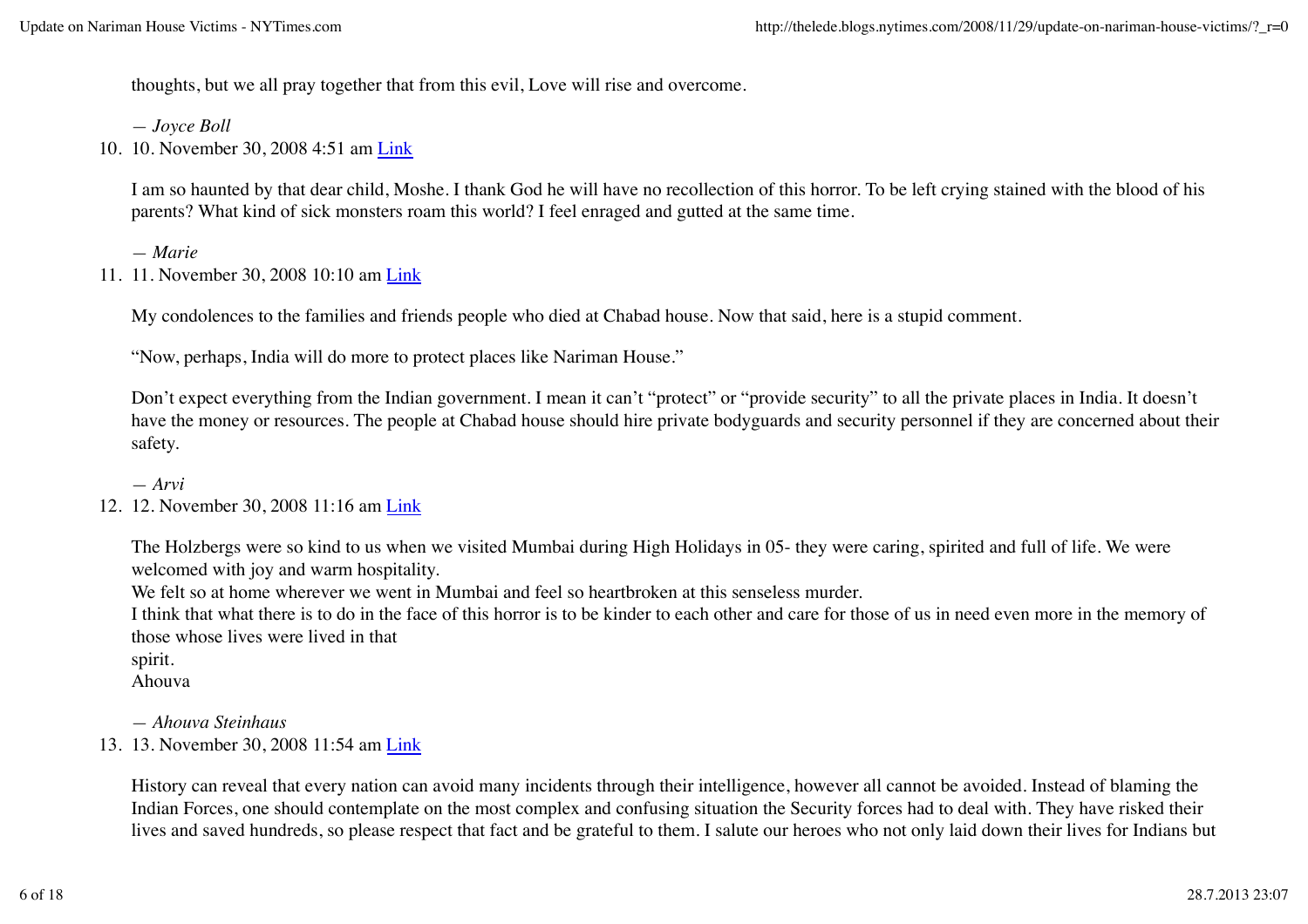other nationalities as well. We always welcome the Israelis and other citizens, we always do the utmost to risk our lives before harm befalls them and this is evident from many foreign survivors stories in the terrorits aftermath.God bless India our Nation of diverse people.

*— Edward*

14. 14. November 30, 2008 12:48 pm Link

Is it true that when Israel wanted to help and commit troops to India – their offer was turned down? This could just be urban legend, but I wonder if this is true. The Israeli Special Units are completely trained in this kind of senseless slaughter/hostage situation . The CHABAD ORGANISATION do wonderful deeds of goodness wherever they are – they always are the first to go and help the wounded in any part of the world in which they do their wonderful work. India is indeed poorer for the terrible killings of this wonderful Rabbi and his dear wife and all other Israelis who perished with them. So sad, so unutterably sad.

*— Sybil F*

15. 15. November 30, 2008 9:21 pm Link

My condolences to the families of those who died in Mumbai. I am originally from India, a Hindu. I feel sad. My heart goes to the jewish people.We are together in these difficult times.

*— Ashok*

16. 16. December 1, 2008 9:02 am Link

The National Security Guards (NSG) did an amazing job and carried out the most complex of operations. Imagine, the HSG who had not clue of the layout of Taj, Trident and Nariman House.

Morever, Nariman House is located in one of the most crowded areas with small alleys which are not difficult to access. On top of that, also think of other residents of the neighbouring buildings who were at high risk to the battle between the NSG and the militants.

Not only did the NSG eliminated all the militants, but also ensured that the entire operation was performed without harming the neighbouring residents. It was out of self-respect and self-confidence that India declined help from our good friend Israel. It should not be taken as an offence or with an ill feeling.

In fact, even Israel has praised the government's efforts to effectively tackle this precarious & dangerous situation. I salute our brave men who saved hundreds of lives and laid down their lives for the people from diverse countries.

Jai Hind!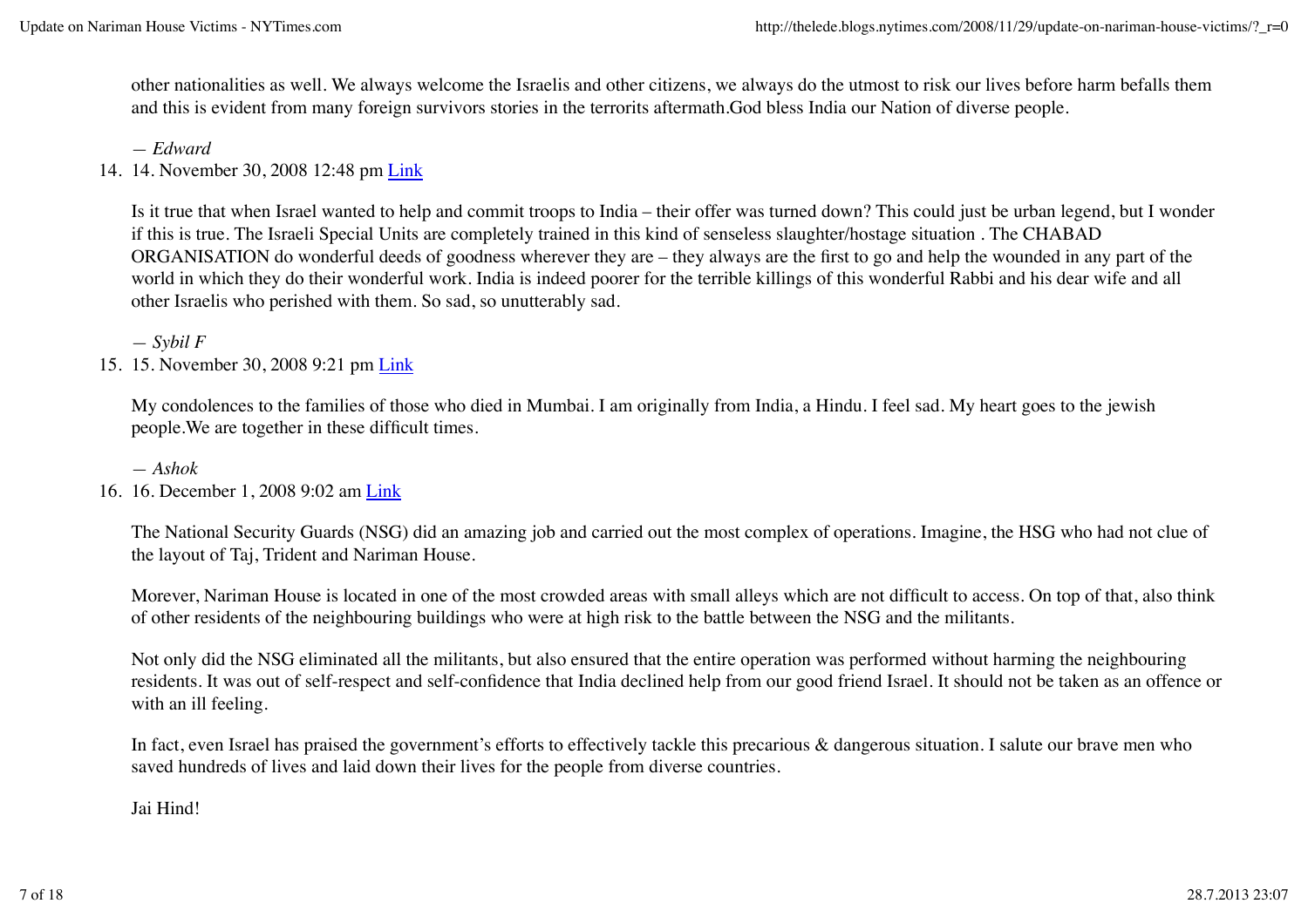*— Gautam Gohil*

17. 17. December 1, 2008 12:04 pm Link

I think it's so disappointing how security is priced at a premium from places where it should be a given. No amount of reinforcement born of hindsight can make up for this tragedy, but it will help honor the memory of the people who sacrificed their lives, victims, policemen and rescue workers alike.

*— Sayo Shirota*

18. 18. December 3, 2008 11:33 pm Link

#11

May be Arvi will do the honorable thing and head for Mumbai and Chabad House and give us all a break.

*— The Brave Arvi*

19. 19. December 4, 2008 8:38 am Link

Are we all still secure against terrorist after this serious attack in Mumbai? Please do something for our safety, dear leaders...!!

*— Yasmin Khan*

Comments are no longer being accepted.

# **Search This Blog**

Search

- Previous Post Mumbai Attacks, Updates Day 3
- Next Post Mumbai Attacks, the Aftermath
- **Follow This Blog**
- Twitter
- RSS

# **Reports and Commentary on Twitter**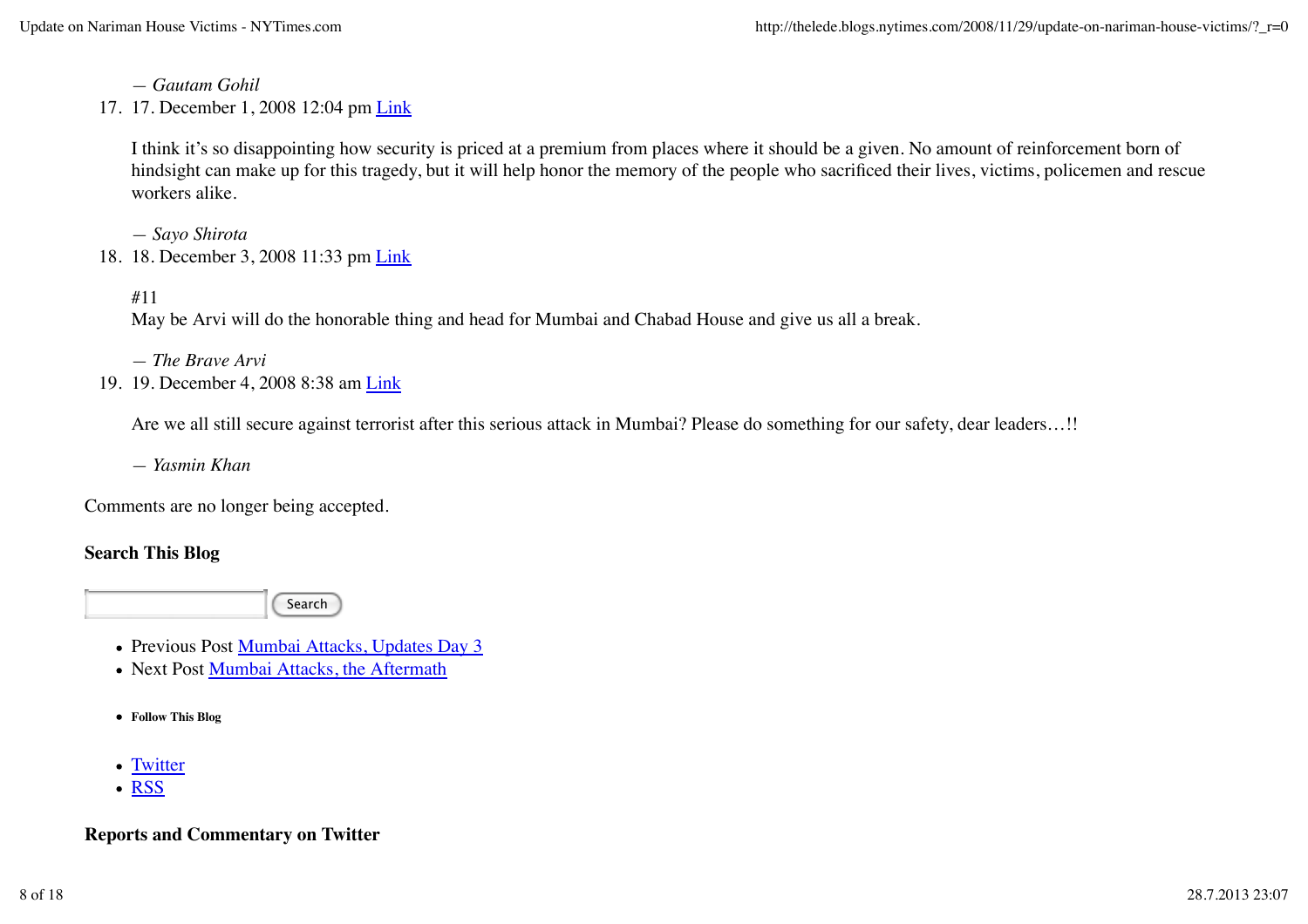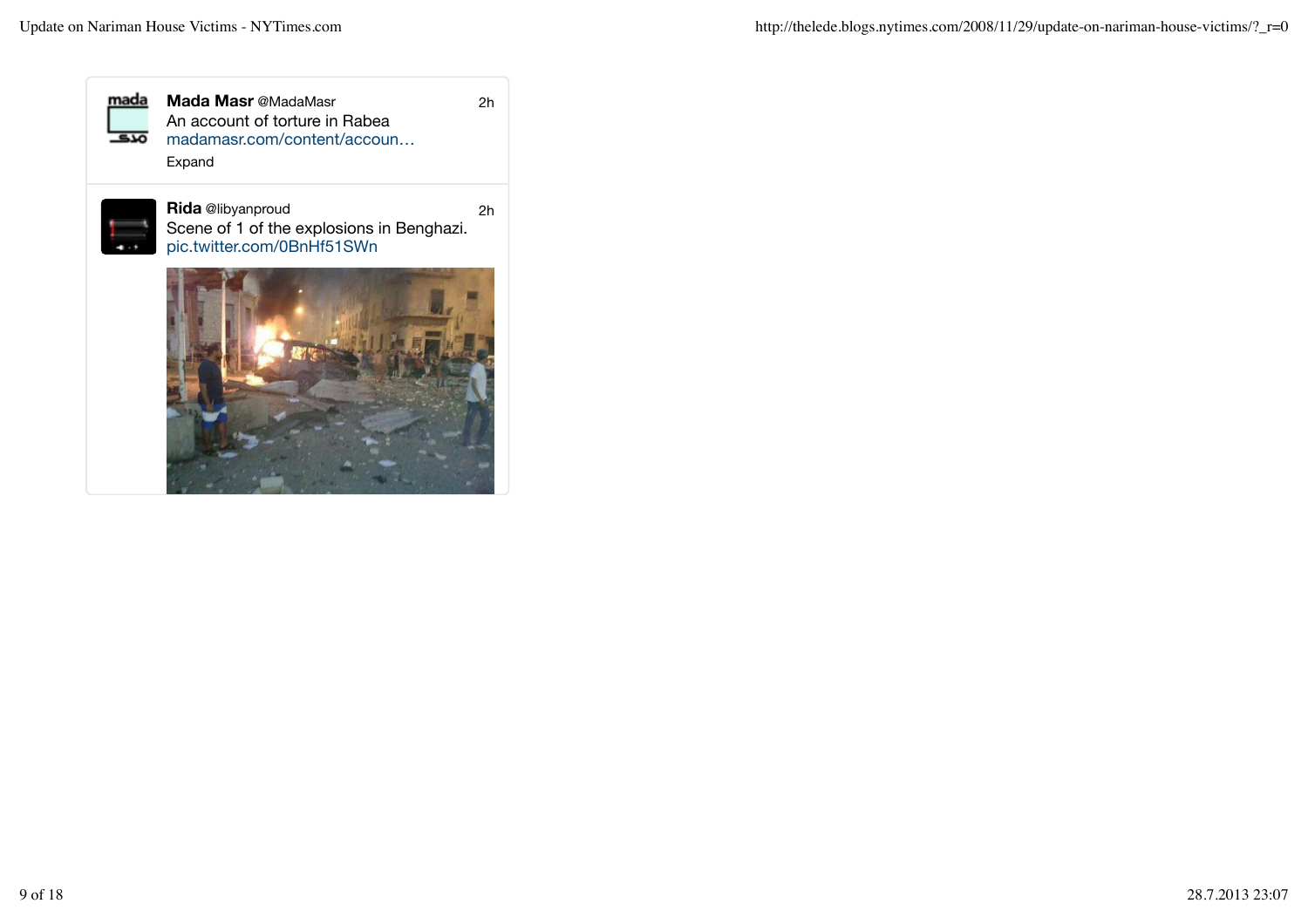#### **Recent Posts**

July 27 13

#### **Video and Witness Accounts of Attack on Islamist Protesters in Cairo**

Egypt's interior minister claimed that his officers "have never and will never shoot" one bullet at citizens, but video, photographs and written accounts contradicted that assertion.

## July 26

#### **Tahrir Taken, Some Egyptians Look for 'Third Square' to Resist Islamists and Army**

On a day of mass rallies by supporters of Egypt's army and the rival Muslim Brotherhood, some activists were left wondering how best to register their disgust with both the military and the Islamists.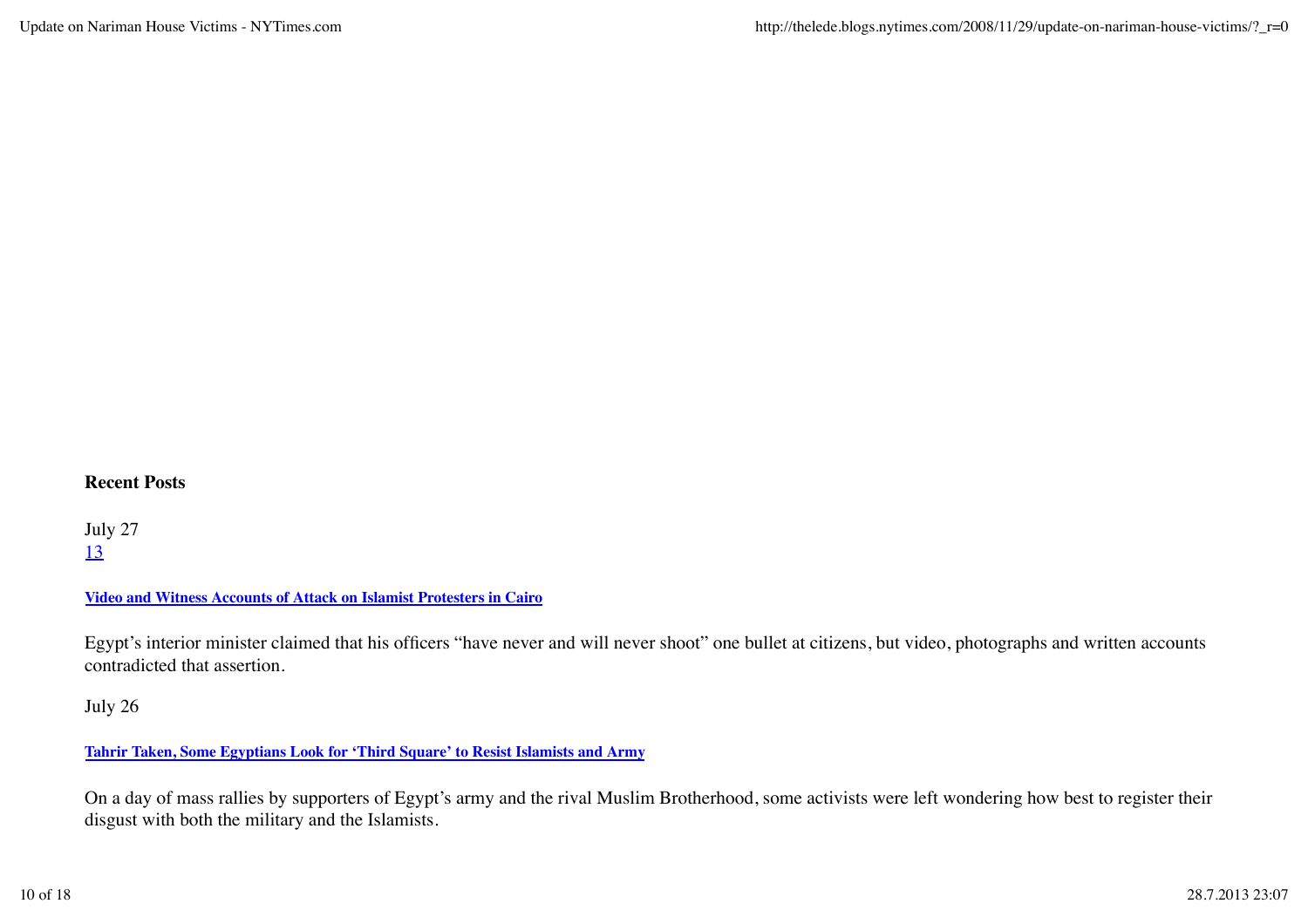July 26 33

#### **Video of San Diego Mayor Announcing His Plans to Undergo Therapy**

San Diego's Democratic Party leaders voted to ask Mayor Bob Filner to resign after four prominent female leaders disclosed that they had been subjected to unwanted sexual advances.

July 25 101

#### **Video of Juror Who Says George Zimmerman 'Got Away With Murder'**

A second juror in the George Zimmerman trial spoke publicly and said she believed Mr. Zimmerman was guilty of murder in the shooting of Trayvon Martin.

July 25 31

#### **Spanish Train Crash Captured on Video**

Security-camera footage leaked to the public via YouTube captured the moment on Wednesday that a passenger train derailed outside Santiago de Compostela in northwestern Spain, killing at least 78 people.

#### **About The Lede**

The Lede is a blog that remixes national and international news stories, adding information gleaned from the Web or gathered through original reporting to supplement articles in The New York Times and draw readers in to the global conversation about the news taking place online.

Readers are encouraged to take part in the blogging by using the comments threads to suggest links to relevant material elsewhere on the Web or by submitting eyewitness accounts, photographs or video of news events. Read more.

## **Archive**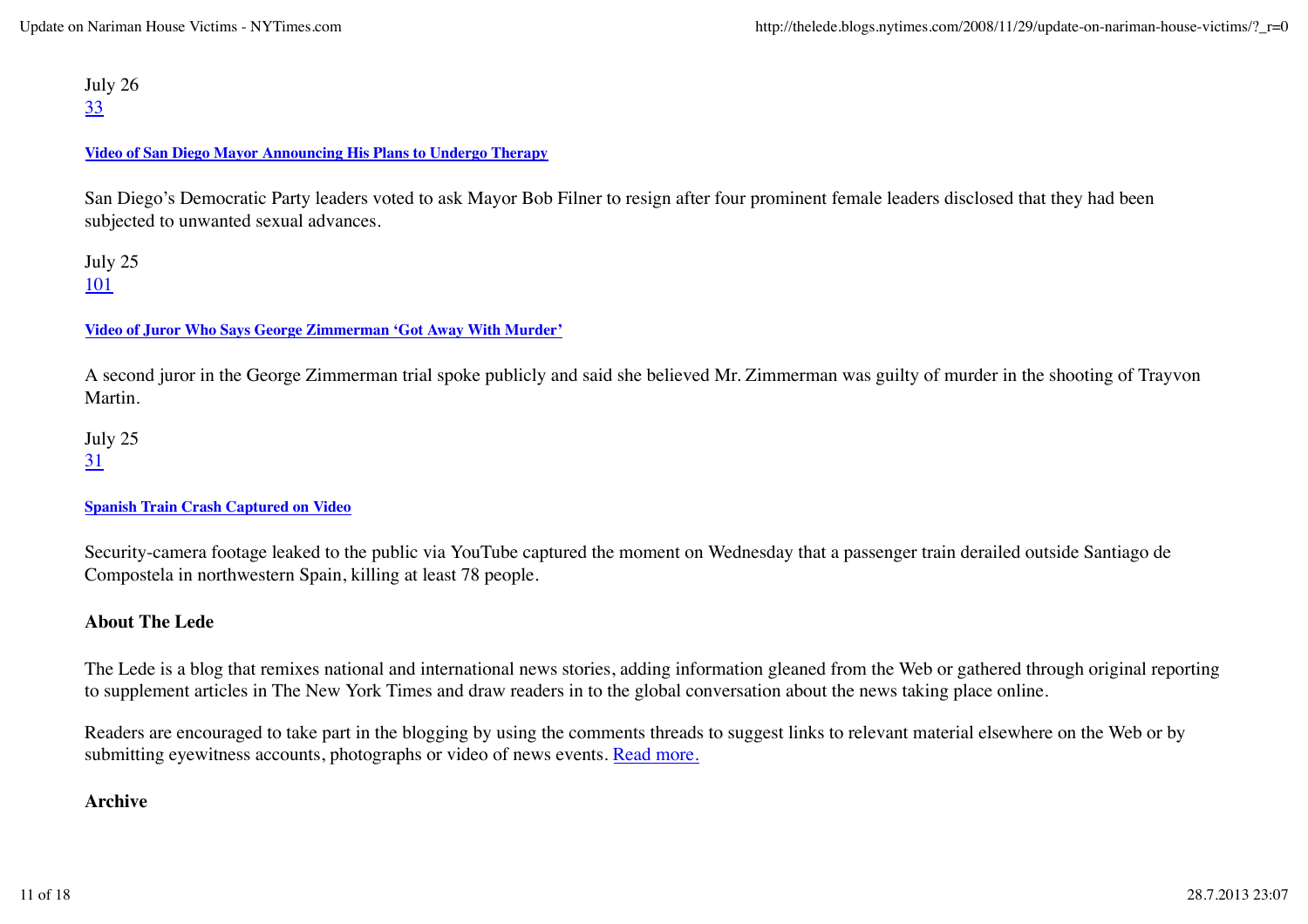$\overline{\cdot}$ Select Month

## **Blogroll**

**Analysis, Features and Documentaries**

- **BBC Panorama**
- BBC Radio 4
- Big Picture
- Frontline
- Have I Got News For You
- Institute for War & Peace Reporting/ Iran
- Iran Primer
- Miller-McCune
- Newsnight
- PBS NewsHour
- Room for Debate
- Slate
- The Center for Public Integrity
- The Daily Show
- The New Yorker
- Untold Stories
- Vanity Fair

#### **Blogs**

- Adam Curtis
- Arabist
- At War
- China Digital Times
- City Room
- Close Read
- Coteret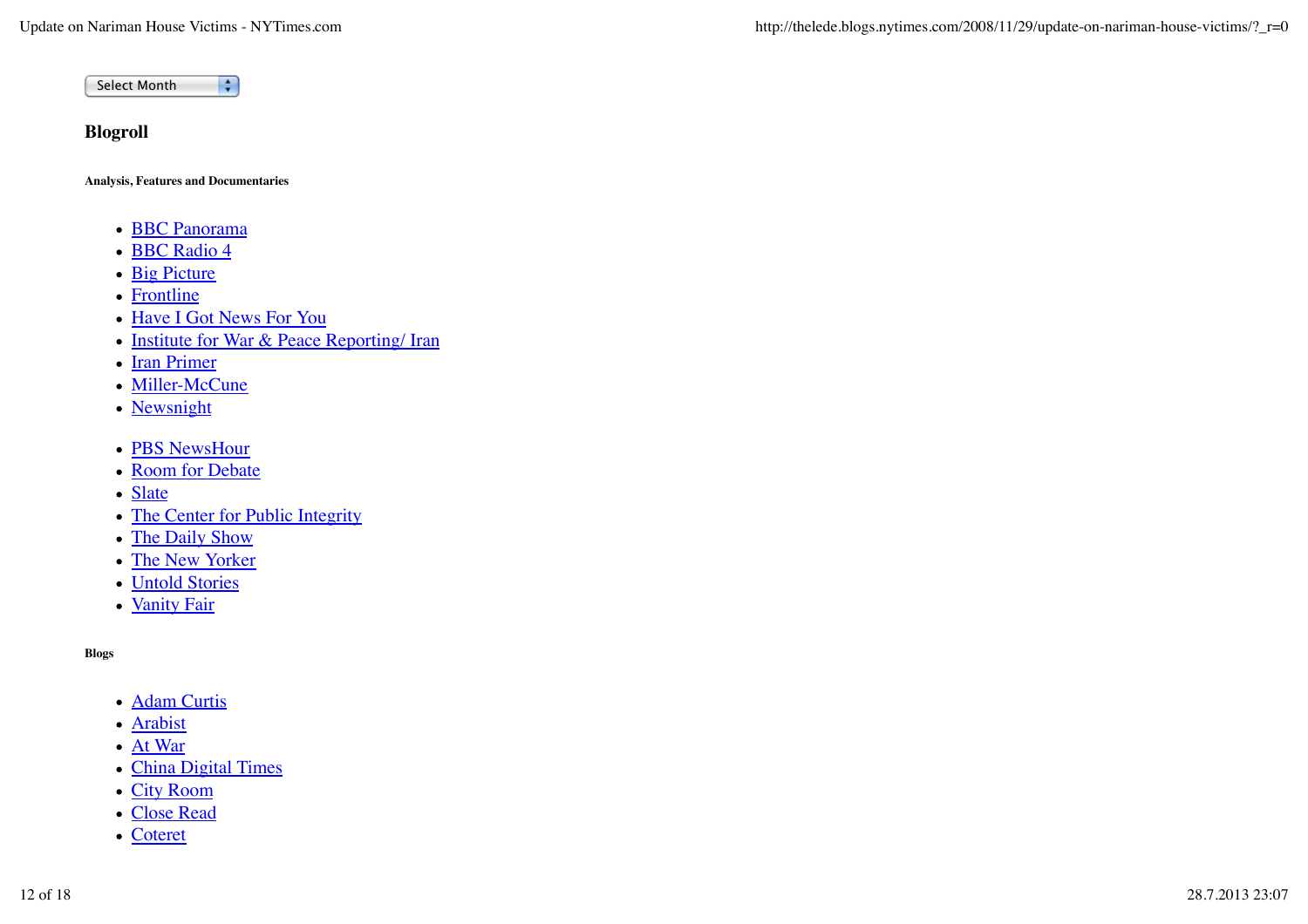- Cuminet
- Damascus Diaries
- Danger Room
- Dot Earth
- EA WorldView
- Feet in Two Worlds
- First Round Bye
- Foreign Policy: Passport
- Gary Sick
- Global Voices
- Heresy Corner
- Iranian Progressives in Translation
- Jarret Brachman
- Jonathan Turley
- Kottke
- Language Log
- Le Monde's News Blog
- Lens
- Murketing
- New Yorker's News Desk
- Now Lebanon
- NYRB Blog
- NYT: Moscow
- Pro Publica Blog
- Robin Wright
- Saudi Jeans
- Small Wars Journal
- Strange Maps
- Talking Points Memo
- The Caucus
- The Two-Way
- Think Tank
- Threat Level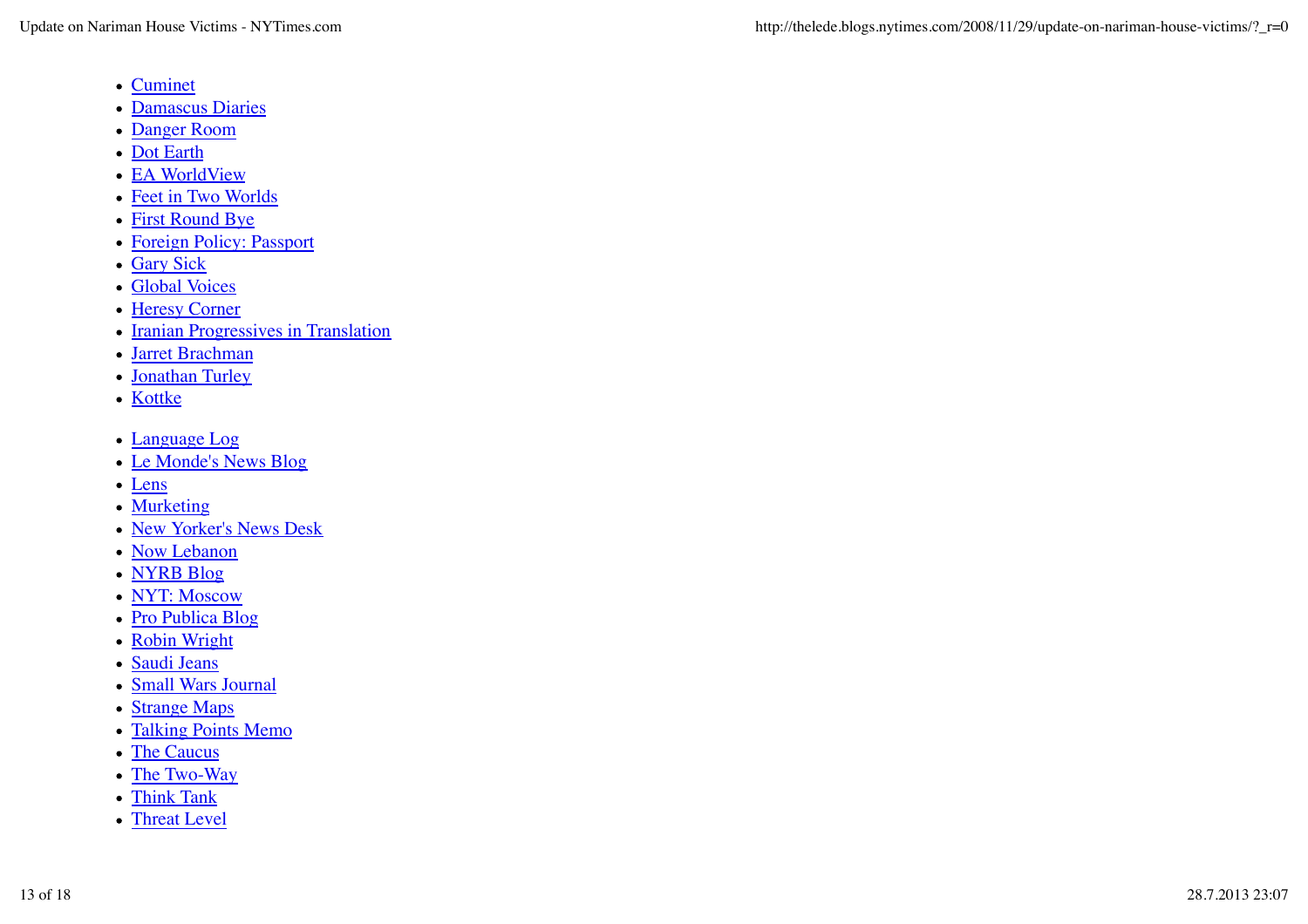- Transitionland
- Vanity Fair Daily
- War Room

**News Sites**

- Al Arabiya
- Al Jazeera (English)
- **ANSA** (English)
- Arab News
- Asharq Al-Awsat
- Asian Age
- BBC News
- **BBC World Service**
- CBC
- Channel 4 News
- Clarín
- CNN
- Corriere della Sera
- Corriere Della Sera (English)
- Daily Star, Lebanon
- Dawn
- Egypt Independent
- El Mundo
- El País
- Express Tribune
- Financial Times
- Globo.com
- Google News
- Guardian.co.uk
- Haaretz
- **IBNLive.com**
- Irish Times
- Lanacion.com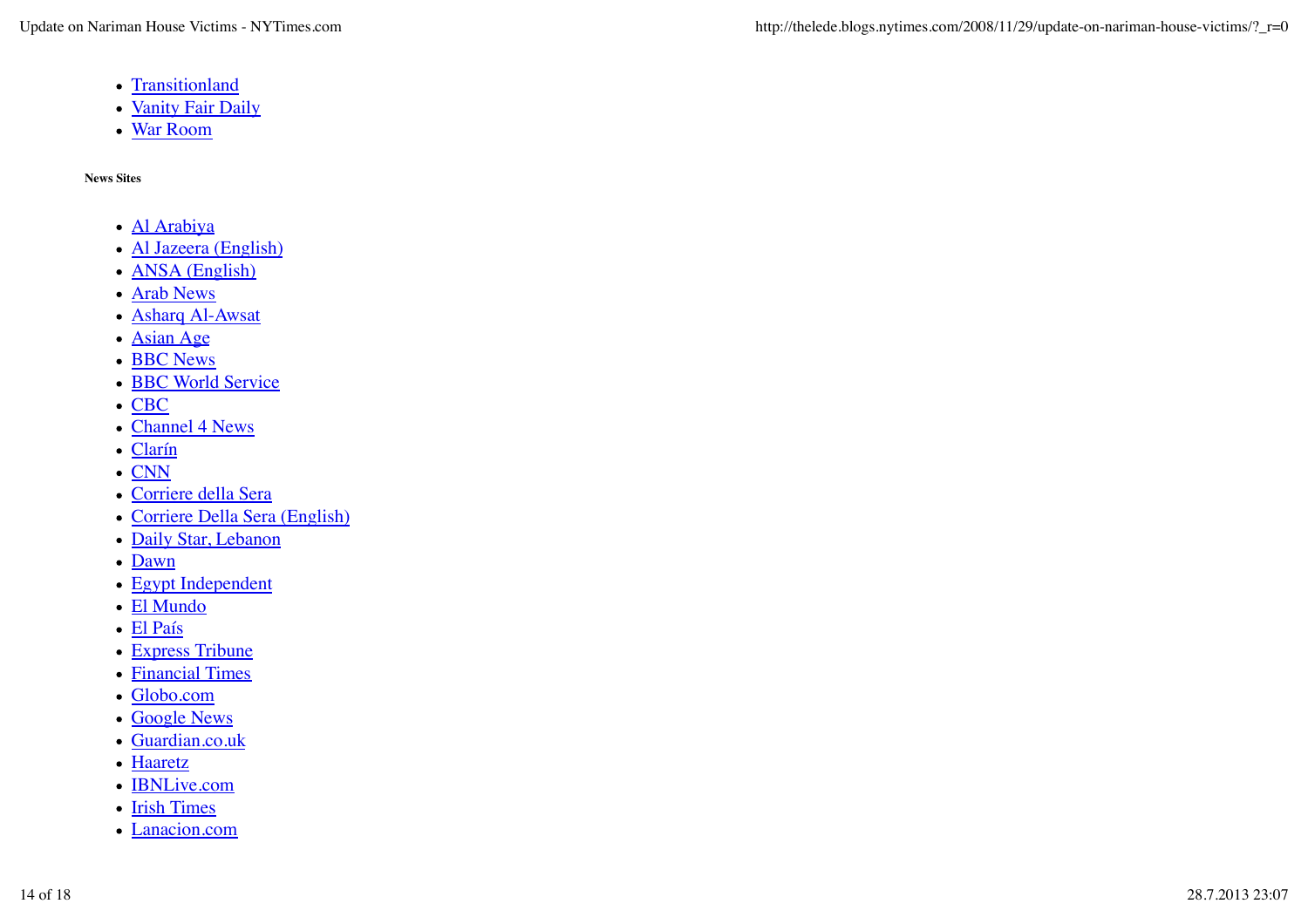- LATimes.com
- Le Monde
- McClatchy
- MSNBC
- NDTV
- NPR
- O Globo
- ProPublica
- PubliCola
- Rayogram/News
- Reuters
- Rue<sub>89</sub>
- Russia Today
- Soitu
- Spiegel (English)
- Sydney Morning Herald
- Tehelka
- Tehran Bureau
- The Associated Press
- The Globe and Mail
- The Local (Berlin)
- The Mail and Guardian
- The National
- The New York Times
- The News (Pakistan)
- The Seattle Times
- The Telegraph
- The Wall Street Journal
- The Wires: A.P.
- The Wires: Reuters
- Today's Zaman
- Voice of San Diego
- Washingtonpost.com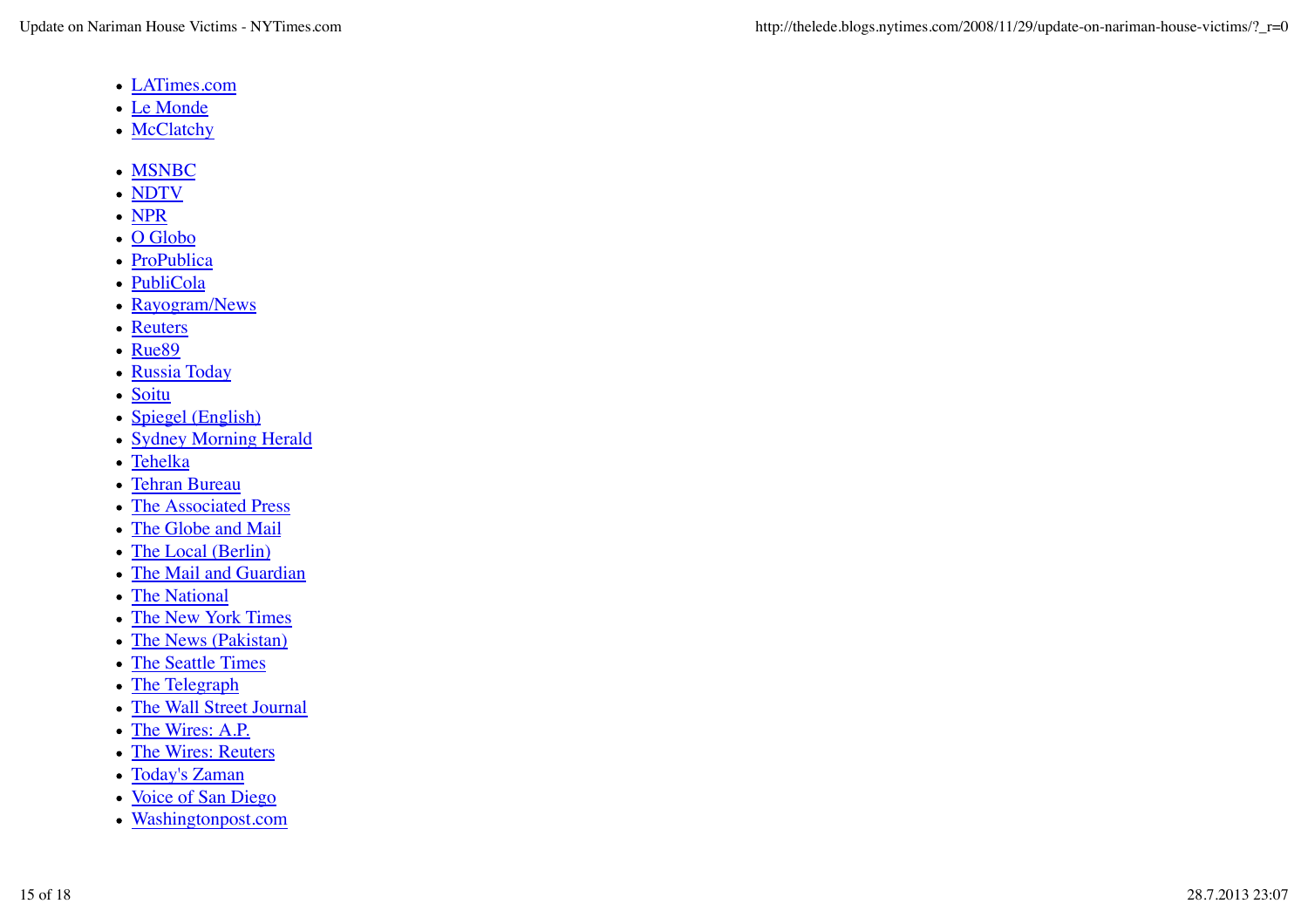• ZDF

**News Video**

- Al Jazeera Video
- AP Video
- BBC News Video
- BBC One Minute World News
- Channel 4 News Video
- Cine Institute
- CitizenTube
- Euronews/nocomment
- Guardian Video
- **ITN Video**
- Magma
- NYT.com Video
- Pathe Newsreel Archive
- Reuters Video
- Sky News
- Telegraph TV

# **TicketWatch: Theater Offers by E-Mail**

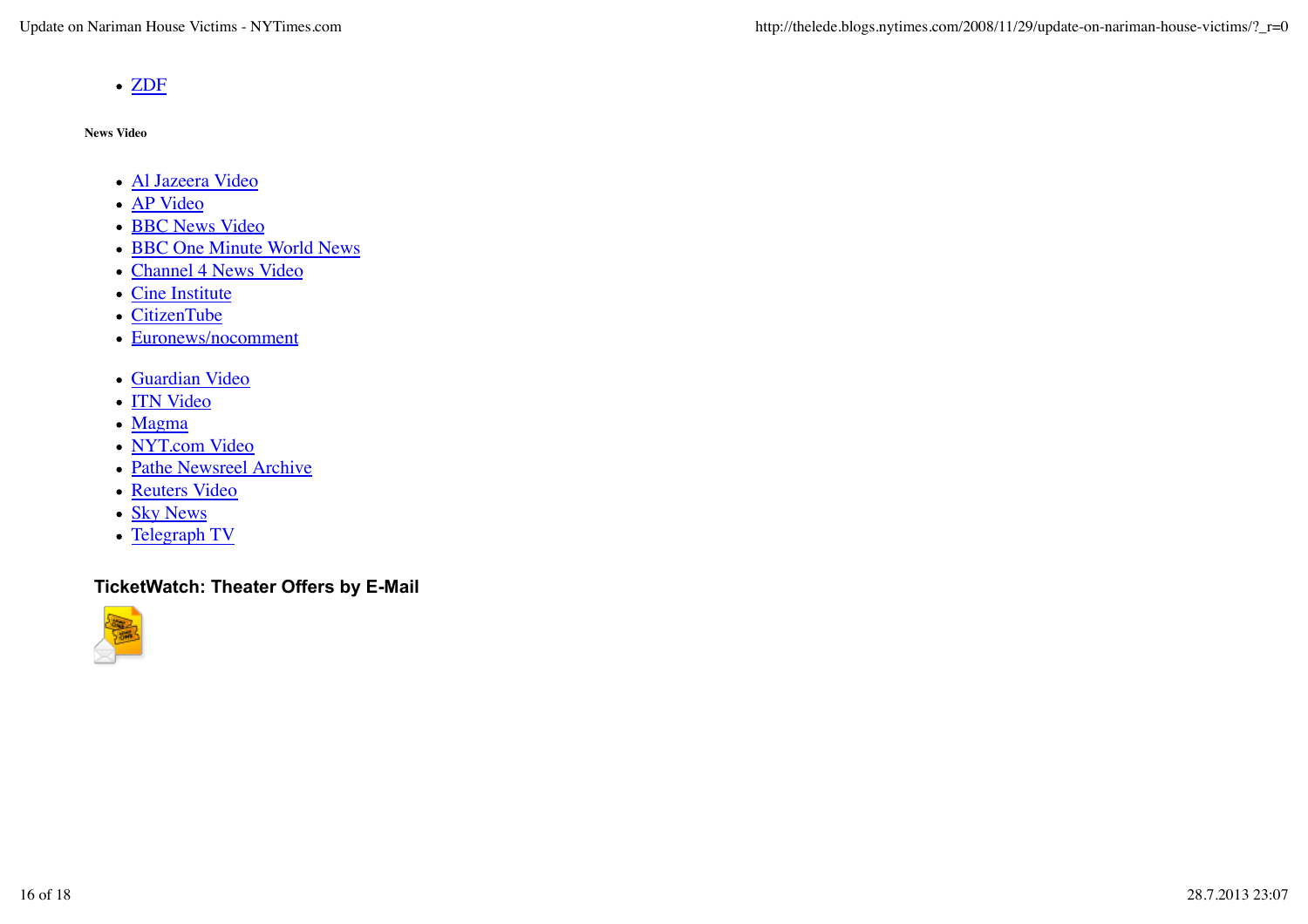

# **Disruptions: How Driverless Cars Could Reshape Cities**

#### ALSO IN GLOBAL TECH »

- A New Tool Aims to Help Facebook Users Dig Deep
- A Trip to Camp to Break a Tech Addiction

The New York Times | International Herald Tribune

# **Follow The New York Times »**

- **Facebook**
- Twitter
- YouTube
- RSS
- © 2013 The New York Times Company
- Site Map
- Privacy
- Your Ad Choices
- Advertise
- Terms of Sale
- Terms of Service
- Work With Us
- RSS
- $\bullet$  Help